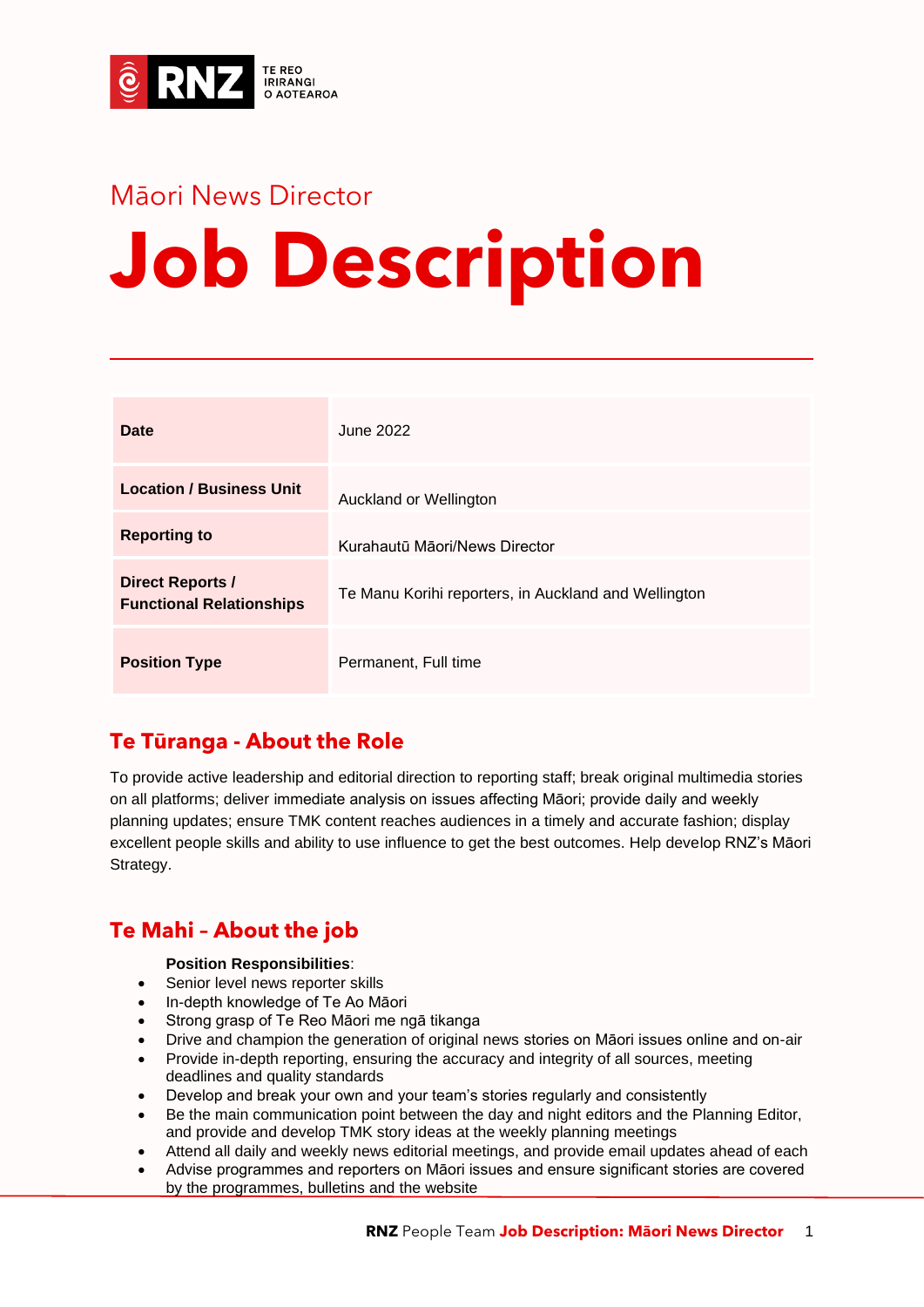- Coordinate the TMK forward planning calendar and assign TMK reporter's stories
- Build and maintain a widespread network of contacts throughout a range of Māori communities
- Anticipate significant events and provide informed commentary and analysis as they occur
- Ensure content requirements are met by ensuring prompt and regular filing of multimedia stories and updates for all platforms

#### **News Management:**

- Identify, assign and manage key stories throughout the day in liaison with the news director, day and night editors, programme editors, bulletin and homepage editors
- Direct, guide, and support reporters
- Participate in editorial meetings, providing input into decision-making through such meetings and any appropriate alternative forums
- Staff Management
- Help recruit, manage, lead, train and develop the assigned group of reporters
- Help train/mentor the Henare te Ua Māori Journalism intern.
- Provide the assigned group of reporters with on-going mentoring, role counselling, coaching and learning opportunities, providing regular feedback both informally and formally using the RNZ performance review system
- Maintain appropriate communication systems for the effective flow of information among staff
- Build effective relationships among the assigned group of reporters
- Ensure that the assigned group of reporters have clear understanding of objectives and accountabilities aimed at maximising the effectiveness of the team's functions
- Ensure that the assigned group of reporters are familiar with and apply RNZ's Editorial Policies

#### **General:**

- Ensure any and all public representation maintains RNZ's reputation as independent, impartial and balanced
- Collaborate and maintain effective liaison with other parts of RNZ
- Other tasks and assignments as may be required from time to time
- Undertake training and development as directed

#### **Management:**

• Role model RNZ Organisational Behavioural Competencies

#### **Health and Safety:**

- Take responsibility for own health and safety and that of others/
- Participate in any safety meetings as required by RNZ/
- Comply with health and safety policies and guidelines and complete responsibilities relating to the health and safety business plan

#### **Emergency Management / Lifeline Utility Role:**

• To maintain broadcast continuity in an emergency, you may be required to carry out other duties suited to your skills and experience. This may involve you being temporarily relocated to another RNZ site, if required, usually in a major city

#### **Organisational:**

- Adhere to RNZ Editorial Policy standards
- Contribute to the overall effectiveness of RNZ
- Display a high level of initiative, effort, and commitment to RNZ as it seeks to achieve the aims of the Charter
- Observe statutory requirements and RNZ policies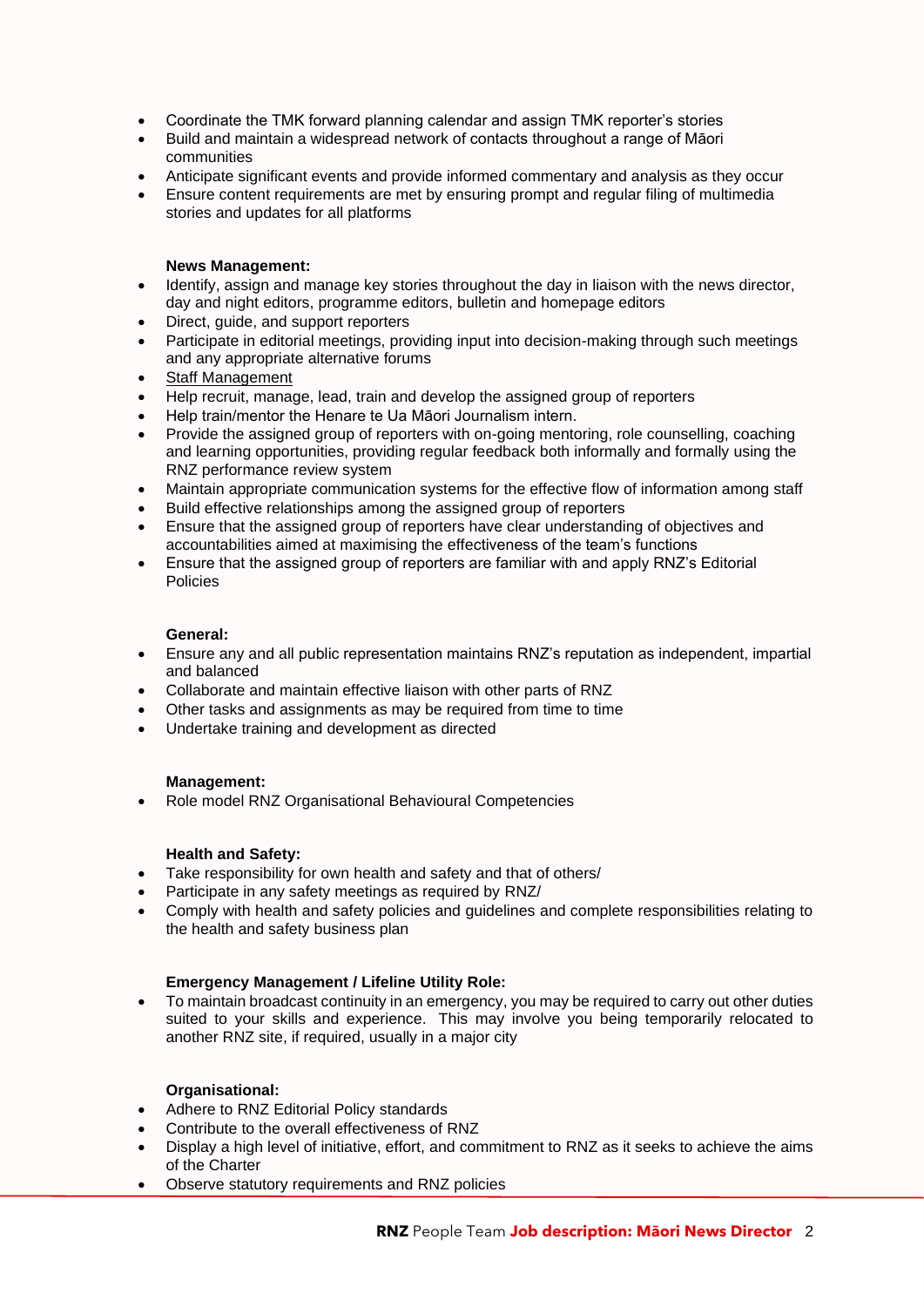- Actively participate in and contribute to the development and achievement of own performance targets and the review of work priorities to achieve the organisation's goals and objectives
- Act in a manner consistent with Equal Employment Opportunities principles and practices

## **Ōu Pūkenga - About You**

| <b>Qualifications</b>             | A tertiary qualification in journalism or equivalent is<br>essential<br>A sound understanding of te reo Māori and tīkanga<br>$\bullet$<br>In-depth knowledge of New Zealand's political scene<br>A presentation on-air pass at RNZ audition, demonstrating<br>$\bullet$<br>mature vocal delivery with clear speech, good articulation<br>with the ability to engage the audience with maturity,<br>warmth, personality and humour, superior interviewing,<br>good pronunciation skills in other languages.                                                                                                                                                                                                                                                                                                                                                                                                   |
|-----------------------------------|--------------------------------------------------------------------------------------------------------------------------------------------------------------------------------------------------------------------------------------------------------------------------------------------------------------------------------------------------------------------------------------------------------------------------------------------------------------------------------------------------------------------------------------------------------------------------------------------------------------------------------------------------------------------------------------------------------------------------------------------------------------------------------------------------------------------------------------------------------------------------------------------------------------|
| <b>Knowledge &amp; Experience</b> | Significant reporting experience at a senior level<br>Proven news-gathering and story-breaking ability and<br>$\bullet$<br>editorial judgment<br>Extensive interviewing experience, preferably in radio<br>$\bullet$<br>broadcasting<br>Full knowledge of media law and RNZ editorial policies,<br>$\bullet$<br>including standards<br>Experience in the supervision/management of people<br>$\bullet$<br>Understanding of RNZ Charter and its implementation<br>$\bullet$<br>through programmes and services (may be gained after<br>appointment)<br>Extensive knowledge and understanding of Māori issues<br>$\bullet$<br>and their importance to New Zealand<br>Deep understanding and significant experience of Māori<br>$\bullet$<br>culture<br>In-depth knowledge of issues affecting Māori, Te Tiriti o<br>Waitangi and the individuals who have significant roles in<br>and influence on such issues |
| <b>Skills</b>                     | Strong interpersonal and communication skills in te reo<br>Māori and English.<br>Able to establish good contacts<br>Able to articulate and explain complex issues in an<br>interesting and understandable way.<br>Well-developed analytical skills<br>$\bullet$<br>Broadcast quality voice, advanced live-to-air skills,<br>including live crosses with presenters.                                                                                                                                                                                                                                                                                                                                                                                                                                                                                                                                          |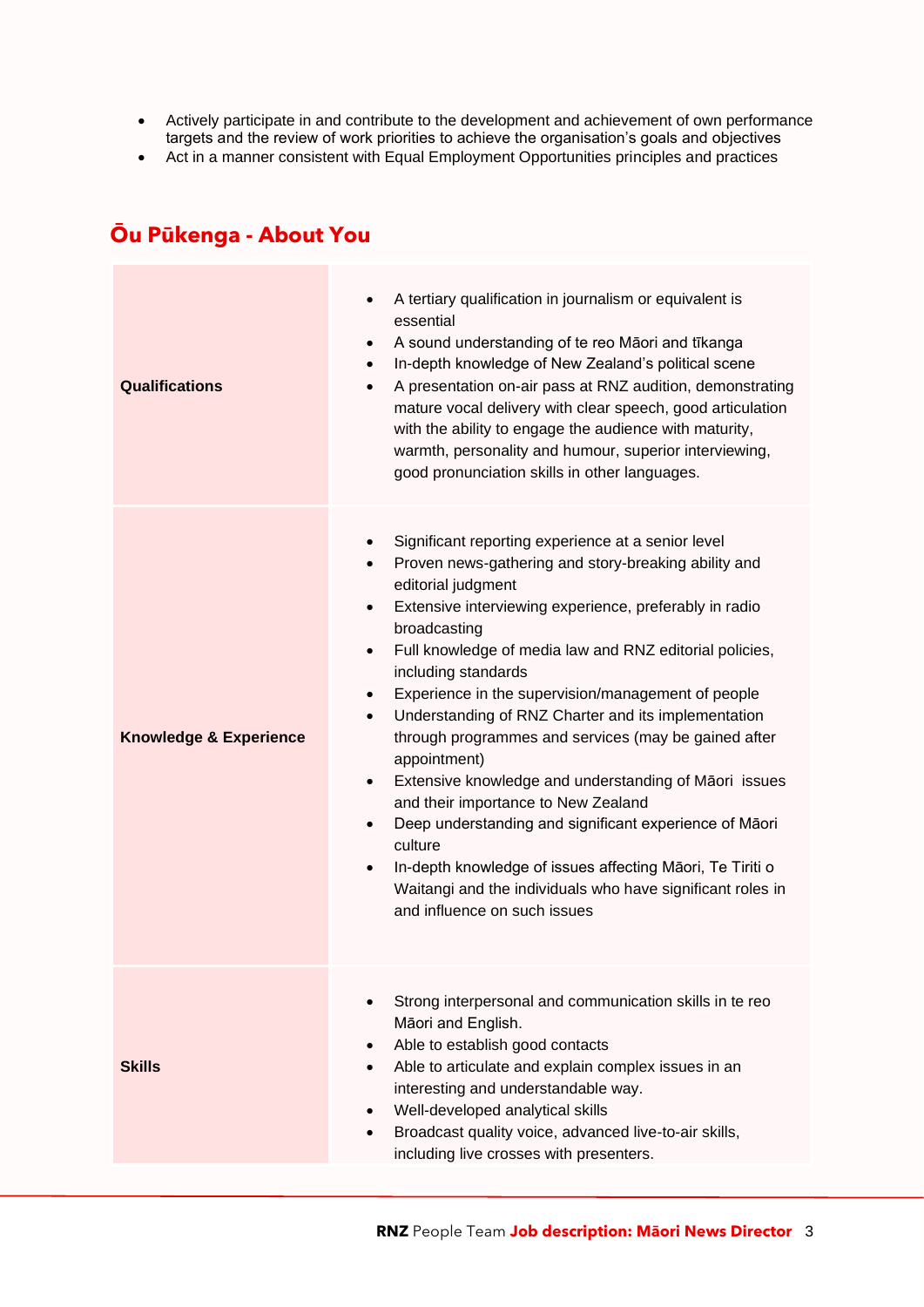|                     | Strong understanding of radio craft including the use of<br>$\bullet$<br>audio produce first-class packaging including audio, sound<br>(colour) and voice<br>Effective contact work with cultural and other community<br>$\bullet$<br>groups<br>Quick and accurate keyboard skills<br>$\bullet$<br>Able to work both long hours if required and under<br>$\bullet$<br>pressure.                                                                                                                                                                                                                                                                                                                                                                                                                                                                                                                                                                                                                                                                                                                                                                                                                                                                                                                                                                                                                                                                                                                                                                                                                                                                                                                                                                                                                                                                                                               |
|---------------------|-----------------------------------------------------------------------------------------------------------------------------------------------------------------------------------------------------------------------------------------------------------------------------------------------------------------------------------------------------------------------------------------------------------------------------------------------------------------------------------------------------------------------------------------------------------------------------------------------------------------------------------------------------------------------------------------------------------------------------------------------------------------------------------------------------------------------------------------------------------------------------------------------------------------------------------------------------------------------------------------------------------------------------------------------------------------------------------------------------------------------------------------------------------------------------------------------------------------------------------------------------------------------------------------------------------------------------------------------------------------------------------------------------------------------------------------------------------------------------------------------------------------------------------------------------------------------------------------------------------------------------------------------------------------------------------------------------------------------------------------------------------------------------------------------------------------------------------------------------------------------------------------------|
| <b>Competencies</b> | <b>Leadership and Teamwork</b><br>Ensures all people can work together cooperatively,<br>respectfully and effectively<br>Motivates and excites people and releases their energies<br>$\bullet$<br>Encourages and makes use of creativity and innovation<br>$\bullet$<br>Creates an environment where people can have fun<br>$\bullet$<br>Fosters commitment, team spirit, pride, trust, and<br>$\bullet$<br>organisational identity<br>Takes action to sort out dynamics and interactions between<br>$\bullet$<br>people and relationships. Is committed to increasing their<br>own skills in this area<br>Acts as a role model for others, listening and showing<br>$\bullet$<br>consideration for other viewpoints<br>Understands and promotes the value of diversity, including<br>٠<br>obligations under Te Tiriti o Waitangi<br><b>Strategic Capability</b><br>Anticipates needed capabilities, relationships, skills and<br>staffing needs<br>Thinks through the way issues will affect different parts of<br>$\bullet$<br>the organisation<br>Displays knowledge of where they and the organisation are<br>going<br>Embraces the vision and incorporates strategic thinking<br>$\bullet$<br>into all activities<br>Improves services to stakeholders (audiences, internal<br>$\bullet$<br>clients, the Board, shareholders, Government and<br>regulatory authorities, purchasers of products and services,<br>and the general public), as appropriate<br>Considers current and future stakeholder needs<br>$\bullet$<br>Understands and uses with integrity internal and external<br>$\bullet$<br>politics<br><b>Managing Self</b><br>Tolerates ambiguity<br>Recovers quickly from setbacks, maintaining own health<br>$\bullet$<br>and safety and wellbeing<br>Is committed to the organisation even in difficult<br>٠<br>circumstances<br>Seeks, listens to and responds to feedback |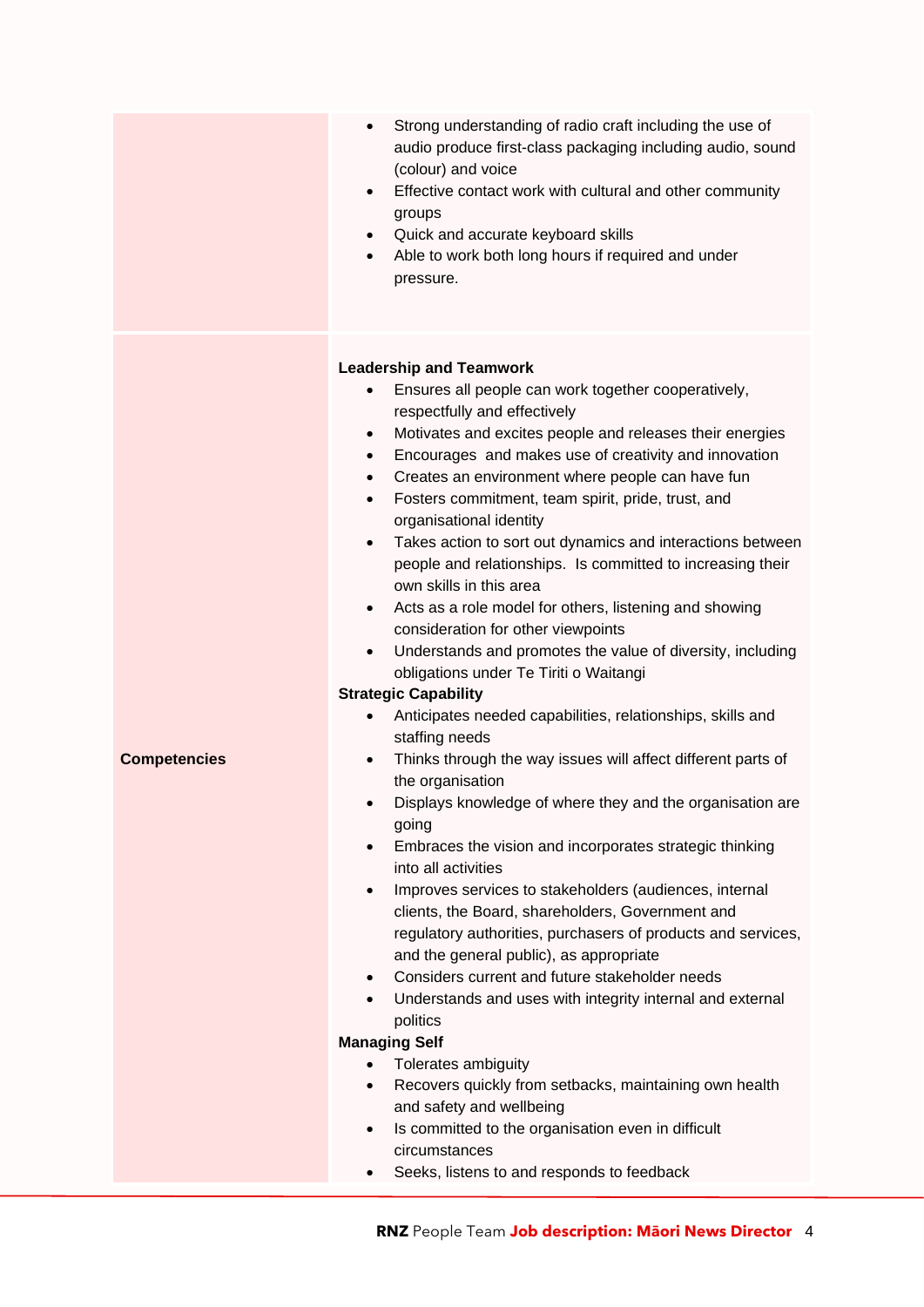- Manages time effectively
- Discloses mistakes and areas of lesser strength
- Personally effective, balances several tasks at once and requires high performance from those around them
- Is accountable for the role and responsibilities
- Presents clear, comprehensive views of complex issues
- Acts ethically

#### **Outcome Driven**

- Extends own and others' understanding beyond what is expected
- Is inclusive
- Distinguishes between relevant and irrelevant information
- Demonstrates a strong sense of what's important and an intuitive grasp of the big picture
- Anticipates issues, has regard to the impact and implications of decisions
- Uses good judgement
- Makes things happen and expects the same of others, holds self and others accountable for achieving delivery standards, roles and responsibilities
- Measures attainment of outcomes

#### **Personal Attributes**

- Ability and commitment to providing consistently high quality coverage including under pressure, and to work quickly and effectively to radio deadlines
- High degree of energy, enthusiasm, self-motivation and self-discipline.
- Demonstrated leadership ability
- Collaborative team player
- Recognition of the value of cultural and community diversity.
- Quickly adapts to need for change, is flexible in approach, responding quickly and positively on professional matters
- Comfortable exercising sound judgement on matters of conflicting interest, ensuring editorial independence while acknowledging personal connections
- Innovative skills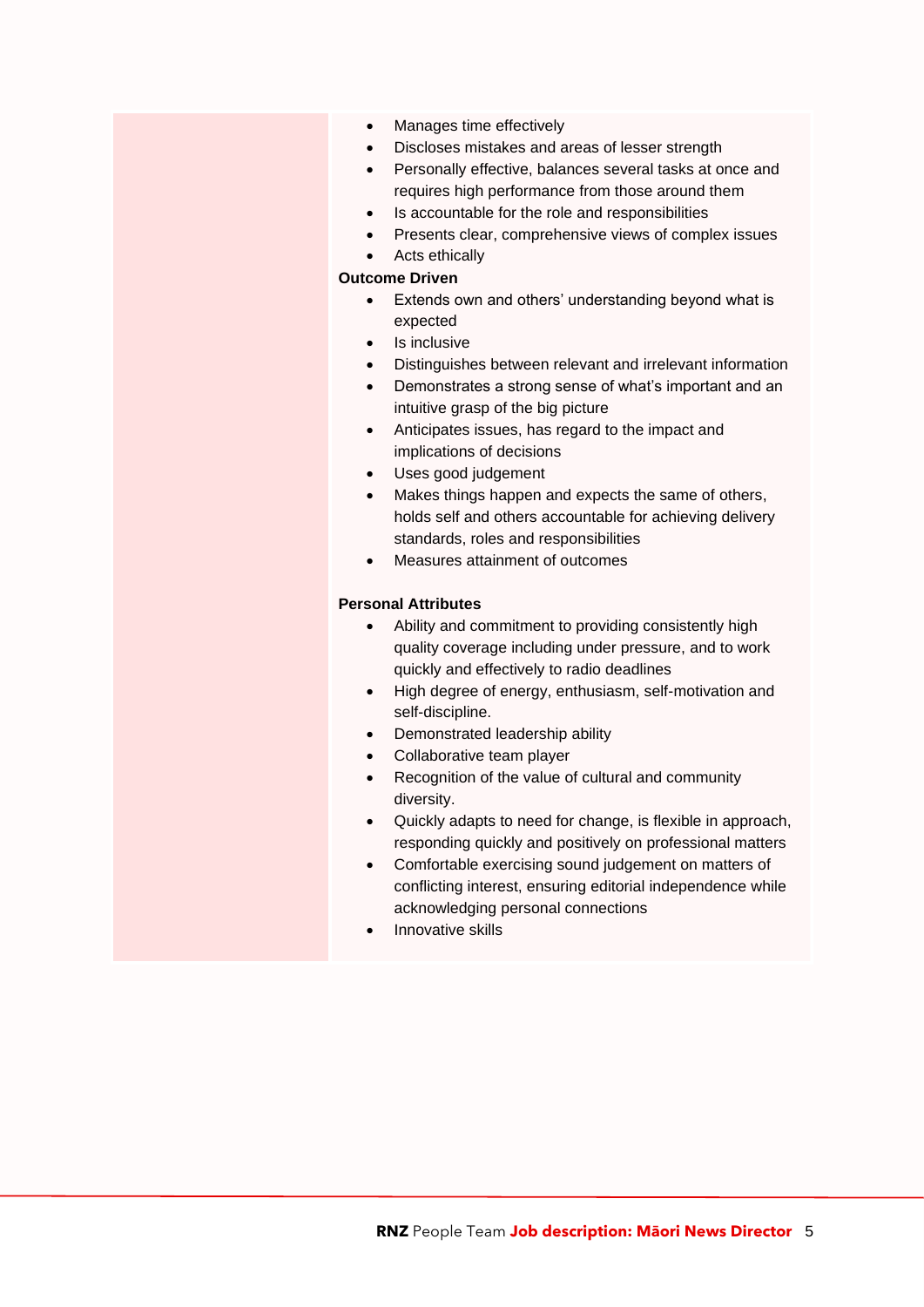

# **Te Ahurea – Our Culture**

### **RNZ Attitudes**

RNZ Attitudes are all about how we work. These attitudes are how we demonstrate our culture through our everyday actions, behaviour and decisions. They drive how we do things, what we value and what's expected of us. They exist so that RNZ is a culture for everyone to enjoy and flourish in.



way to make things happen. We learn best by doing. We believe that trying and failing is better than not trying at all.

tasks with energy and creativity. We try new things, we evolve and we move fast.

we extend love and compassion to others and nurture relationships. We have collective strength and cherish individuality.